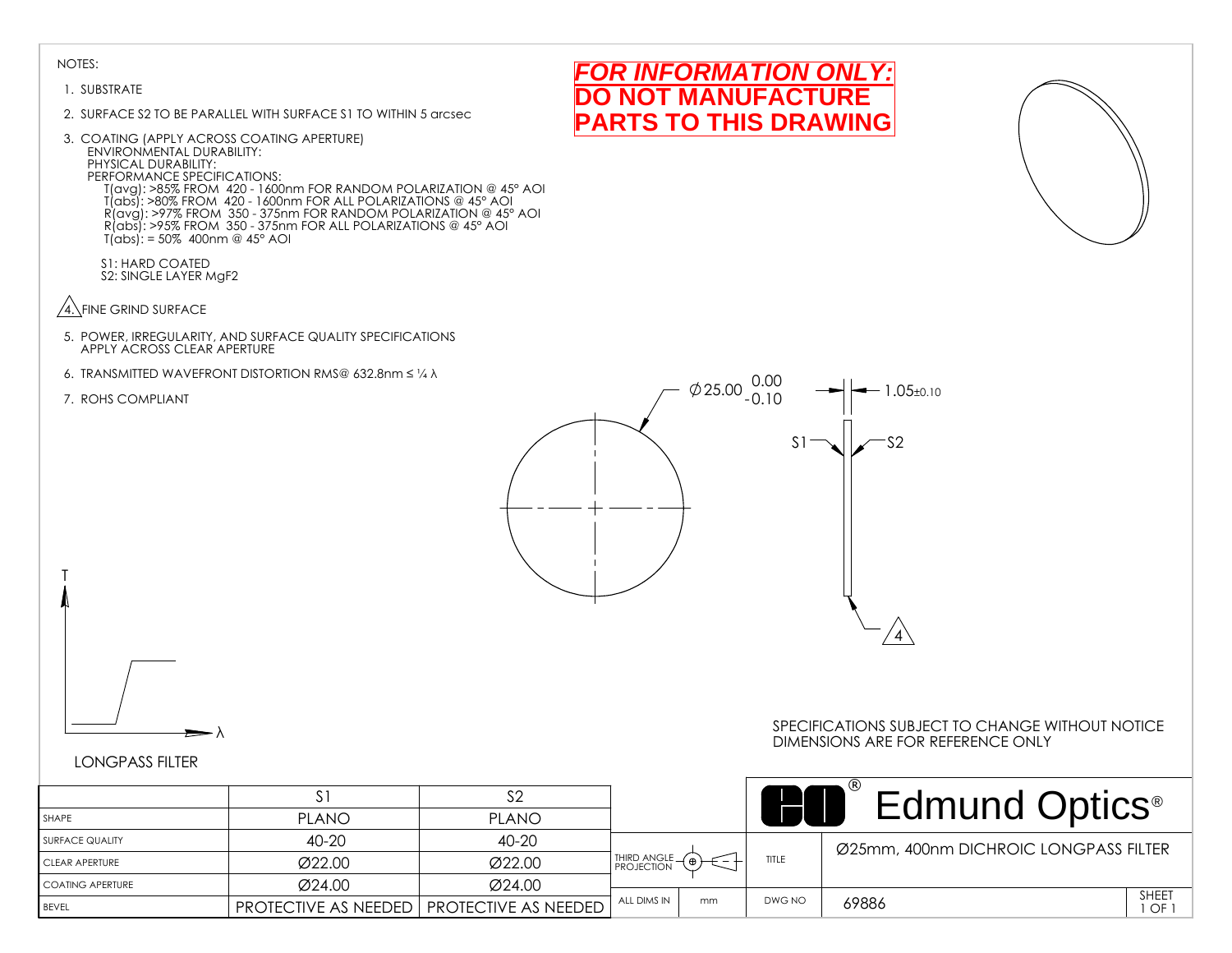#### 1. SUBSTRATE

- 2. SURFACE S2 TO BE PARALLEL WITH SURFACE S1 TO WITHIN 5 arcsec
- 3. COATING (APPLY ACROSS COATING APERTURE) ENVIRONMENTAL DURABILITY: PHYSICAL DURABILITY: PERFORMANCE SPECIFICATIONS: T(avg): >85% FROM 470 - 1600nm FOR RANDOM POLARIZATION @ 45° AOI T(abs): >80% FROM 470 - 1600nm FOR ALL POLARIZATIONS @ 45° AOI R(avg): >97% FROM 350 - 430nm FOR RANDOM POLARIZATION @ 45° AOI R(abs): >95% FROM 350 - 430nm FOR ALL POLARIZATIONS @ 45° AOI  $T(abs)$ : = 50% 450nm @ 45° AOI
	- S1: HARD COATED S2: SINGLE LAYER MgF2
- $\sqrt{4}$ . FINE GRIND SURFACE
- 5. POWER, IRREGULARITY, AND SURFACE QUALITY SPECIFICATIONS APPLY ACROSS CLEAR APERTURE
- 6. TRANSMITTED WAVEFRONT DISTORTION RMS@ 632.8nm ≤ ¼ λ
- 7. ROHS COMPLIANT

T







# LONGPASS FILTER

λ

|                         |                                                    |              |             |    |        | <b>Edmund Optics</b> <sup>®</sup>     |              |
|-------------------------|----------------------------------------------------|--------------|-------------|----|--------|---------------------------------------|--------------|
| SHAPE                   | <b>PLANO</b>                                       | <b>PLANO</b> |             |    |        |                                       |              |
| <b>SURFACE QUALITY</b>  | 40-20                                              | 40-20        |             |    |        | Ø25mm, 450nm DICHROIC LONGPASS FILTER |              |
| <b>CLEAR APERTURE</b>   | Ø22.00                                             | Ø22.00       | THIRD ANGLE |    | TITLE  |                                       |              |
| <b>COATING APERTURE</b> | Ø24.00                                             | Ø24.00       |             |    |        |                                       |              |
| BEVEL                   | <b>PROTECTIVE AS NEEDED   PROTECTIVE AS NEEDED</b> |              | ALL DIMS IN | mm | DWG NO | 69887                                 | SHEET<br>OF. |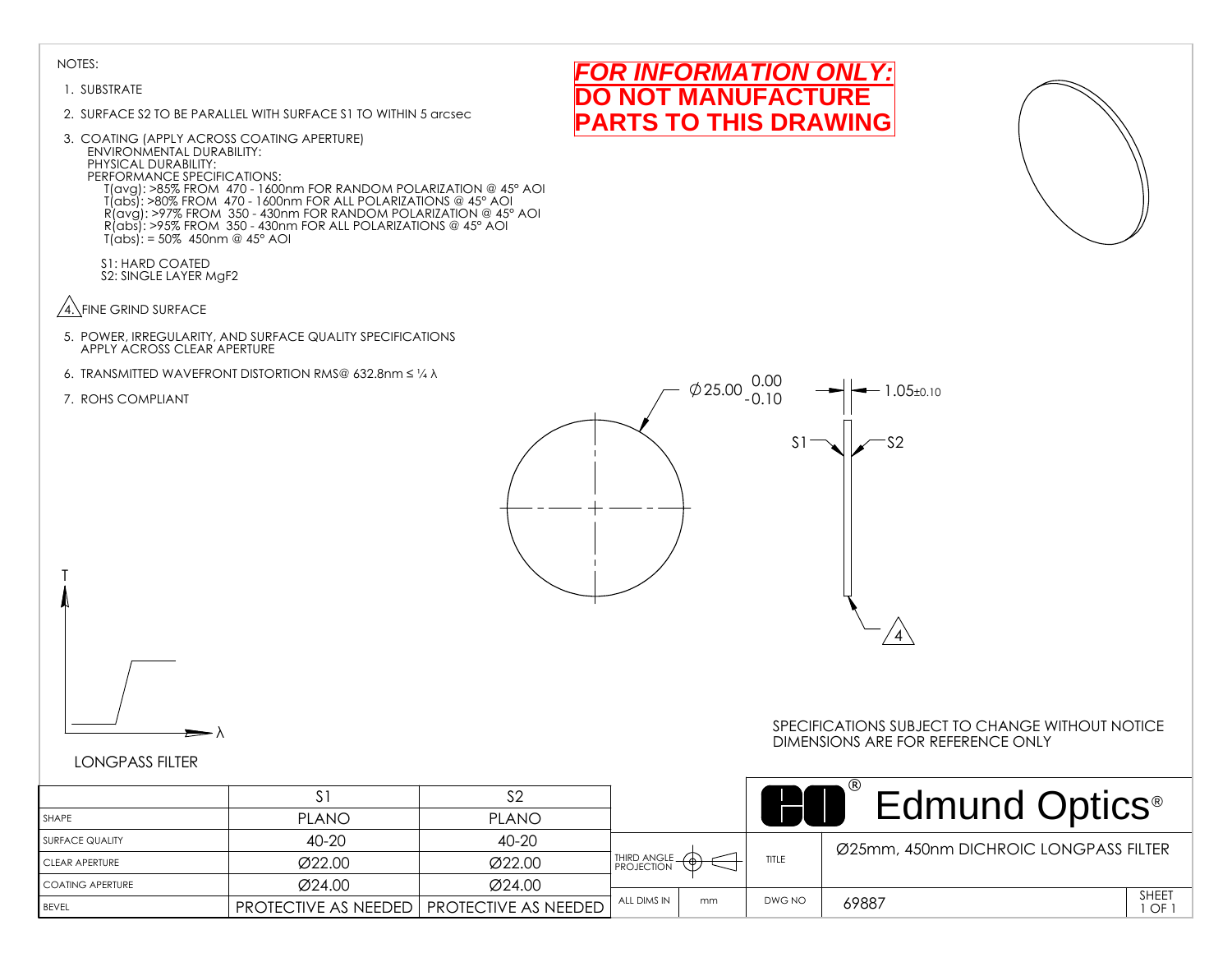### 1. SUBSTRATE

- 2. SURFACE S2 TO BE PARALLEL WITH SURFACE S1 TO WITHIN 5 arcsec
- 3. COATING (APPLY ACROSS COATING APERTURE) ENVIRONMENTAL DURABILITY: PHYSICAL DURABILITY: PERFORMANCE SPECIFICATIONS: T(avg): >85% FROM 520 - 1600nm FOR RANDOM POLARIZATION @ 45° AOI T(abs): >80% FROM 520 - 1600nm FOR ALL POLARIZATIONS @ 45° AOI R(avg): >97% FROM 350 - 480nm FOR RANDOM POLARIZATION @ 45° AOI R(abs): >95% FROM 350 - 480nm FOR ALL POLARIZATIONS @ 45° AOI  $T(abs)$ : = 50% 500nm @ 45° AOI

S1: HARD COATED S2: SINGLE LAYER MgF2

- $\sqrt{4}$ . FINE GRIND SURFACE
- 5. POWER, IRREGULARITY, AND SURFACE QUALITY SPECIFICATIONS APPLY ACROSS CLEAR APERTURE
- 6. TRANSMITTED WAVEFRONT DISTORTION RMS@ 632.8nm ≤ ¼ λ
- 7. ROHS COMPLIANT

T







λ

### SPECIFICATIONS SUBJECT TO CHANGE WITHOUT NOTICE DIMENSIONS ARE FOR REFERENCE ONLY

# LONGPASS FILTER

|                         |              | ∠ت                                                   |               |    |        | <b>Edmund Optics</b> <sup>®</sup>     |             |
|-------------------------|--------------|------------------------------------------------------|---------------|----|--------|---------------------------------------|-------------|
| SHAPE                   | <b>PLANO</b> | <b>PLANO</b>                                         |               |    |        |                                       |             |
| <b>SURFACE QUALITY</b>  | 40-20        | 40-20                                                |               |    |        | Ø25mm, 500nm DICHROIC LONGPASS FILTER |             |
| <b>CLEAR APERTURE</b>   | Ø22.00       | Ø22.00                                               | THIRD ANGLE - |    | TITLE  |                                       |             |
| <b>COATING APERTURE</b> | Ø24.00       | Ø24.00                                               |               |    |        |                                       |             |
| <b>BEVEL</b>            |              | <b>PROTECTIVE AS NEEDED   PROTECTIVE AS NEEDED  </b> | ALL DIMS IN   | mm | DWG NO | 69888                                 | SHEET<br>OF |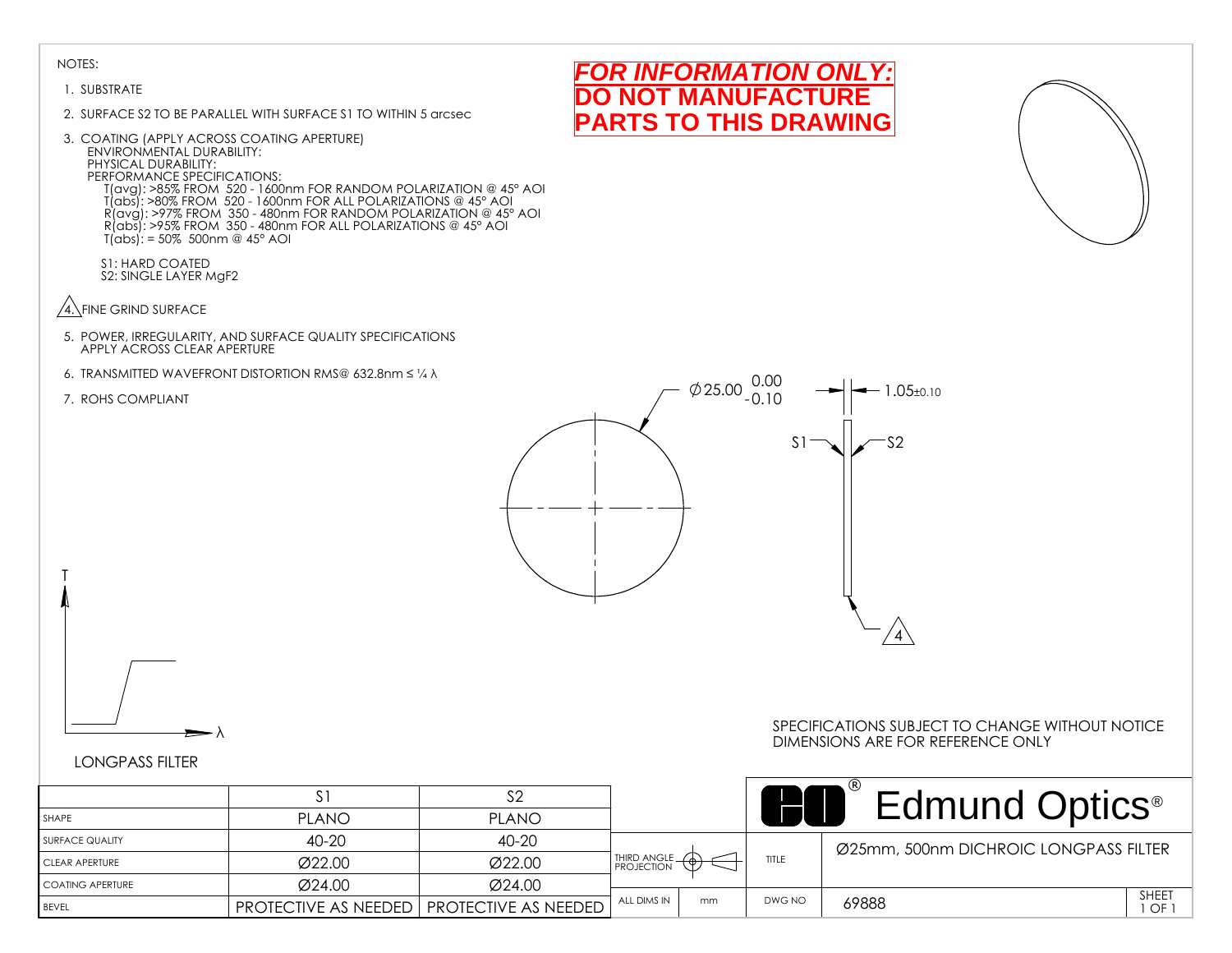#### 1. SUBSTRATE

- 2. SURFACE S2 TO BE PARALLEL WITH SURFACE S1 TO WITHIN 5 arcsec
- 3. COATING (APPLY ACROSS COATING APERTURE) ENVIRONMENTAL DURABILITY: PHYSICAL DURABILITY: PERFORMANCE SPECIFICATIONS: T(avg): >85% FROM 575 - 1600nm FOR RANDOM POLARIZATION @ 45° AOI T(abs): >80% FROM 575 - 1600nm FOR ALL POLARIZATIONS @ 45° AOI R(avg): >97% FROM 415 - 515nm FOR RANDOM POLARIZATION @ 45° AOI R(abs): >95% FROM 415 - 515nm FOR ALL POLARIZATIONS @ 45° AOI T(abs): = 50% 550nm @ 45° AOI
	- S1: HARD COATED S2: SINGLE LAYER MgF2
- $\sqrt{4}$ . FINE GRIND SURFACE
- 5. POWER, IRREGULARITY, AND SURFACE QUALITY SPECIFICATIONS APPLY ACROSS CLEAR APERTURE
- 6. TRANSMITTED WAVEFRONT DISTORTION RMS@ 632.8nm ≤ ¼ λ
- 7. ROHS COMPLIANT

T



*FOR INFORMATION ONLY:* **NOT MANUFACTURE PARTS TO THIS DRAWING**

# LONGPASS FILTER

λ

### SPECIFICATIONS SUBJECT TO CHANGE WITHOUT NOTICE DIMENSIONS ARE FOR REFERENCE ONLY

 $\sqrt{4}$ 

|                    |              |                                             |               |    |        | Edmund Optics <sup>®</sup>            |                    |
|--------------------|--------------|---------------------------------------------|---------------|----|--------|---------------------------------------|--------------------|
| l SHAPE            | <b>PLANO</b> | <b>PLANO</b>                                |               |    |        |                                       |                    |
| I SURFACE QUALITY  | 40-20        | 40-20                                       |               |    |        | Ø25mm, 550nm DICHROIC LONGPASS FILTER |                    |
| I CLEAR APERTURE   | Ø22.00       | Ø22.00                                      | THIRD ANGLE - |    | TITLE  |                                       |                    |
| I COATING APERTURE | Ø24.00       | Ø24.00                                      |               |    |        |                                       |                    |
| <b>BEVEL</b>       |              | PROTECTIVE AS NEEDED   PROTECTIVE AS NEEDED | ALL DIMS IN   | mm | DWG NC | 69889                                 | <b>SHEET</b><br>OF |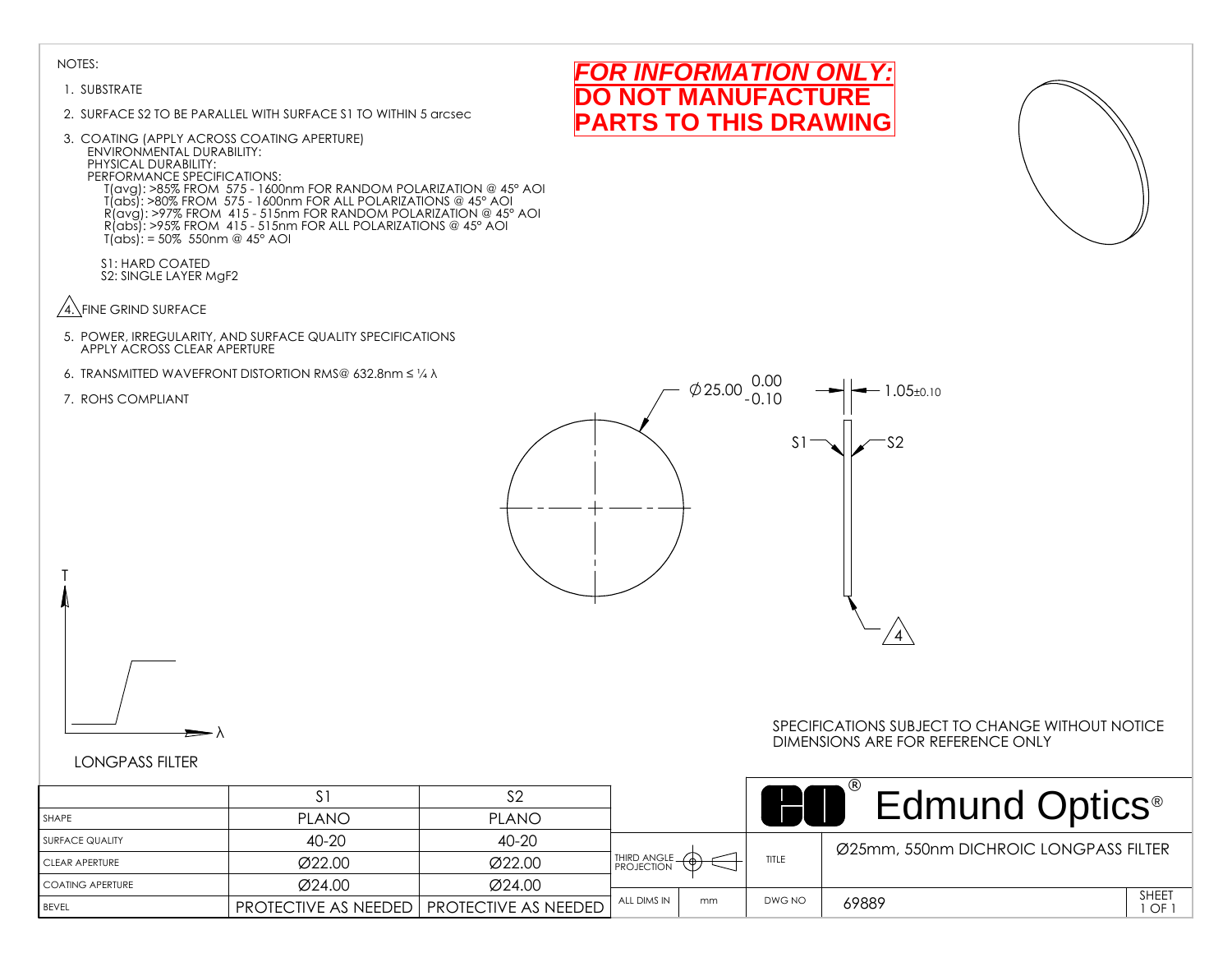#### 1. SUBSTRATE

- 2. SURFACE S2 TO BE PARALLEL WITH SURFACE S1 TO WITHIN 5 arcsec
- 3. COATING (APPLY ACROSS COATING APERTURE) ENVIRONMENTAL DURABILITY: PHYSICAL DURABILITY: PERFORMANCE SPECIFICATIONS: T(avg): >85% FROM 625 - 1600nm FOR RANDOM POLARIZATION @ 45° AOI T(abs): >80% FROM 625 - 1600nm FOR ALL POLARIZATIONS @ 45° AOI R(avg): >97% FROM 460 - 570nm FOR RANDOM POLARIZATION @ 45° AOI R(abs): >95% FROM 460 - 570nm FOR ALL POLARIZATIONS @ 45° AOI T(abs): = 50% 600nm @ 45° AOI

S1: HARD COATED S2: SINGLE LAYER MgF2

- $\sqrt{4}$ . FINE GRIND SURFACE
- 5. POWER, IRREGULARITY, AND SURFACE QUALITY SPECIFICATIONS APPLY ACROSS CLEAR APERTURE
- 6. TRANSMITTED WAVEFRONT DISTORTION RMS@ 632.8nm ≤ ¼ λ
- 7. ROHS COMPLIANT

T



## LONGPASS FILTER

λ

|                         |                                                    | ے ت          |                            |    |        | <b>Edmund Optics</b> <sup>®</sup>     |                    |
|-------------------------|----------------------------------------------------|--------------|----------------------------|----|--------|---------------------------------------|--------------------|
| SHAPE                   | <b>PLANO</b>                                       | <b>PLANO</b> |                            |    |        |                                       |                    |
| <b>SURFACE QUALITY</b>  | 40-20                                              | 40-20        |                            |    |        | Ø25mm, 600nm DICHROIC LONGPASS FILTER |                    |
| <b>CLEAR APERTURE</b>   | Ø22.00                                             | Ø22.00       | THIRD ANGLE - <sup>1</sup> |    | TITLE  |                                       |                    |
| <b>COATING APERTURE</b> | Ø24.00                                             | Ø24.00       |                            |    |        |                                       |                    |
| BEVEL                   | <b>PROTECTIVE AS NEEDED   PROTECTIVE AS NEEDED</b> |              | ALL DIMS IN                | mm | DWG NO | 69890                                 | <b>SHEET</b><br>OF |



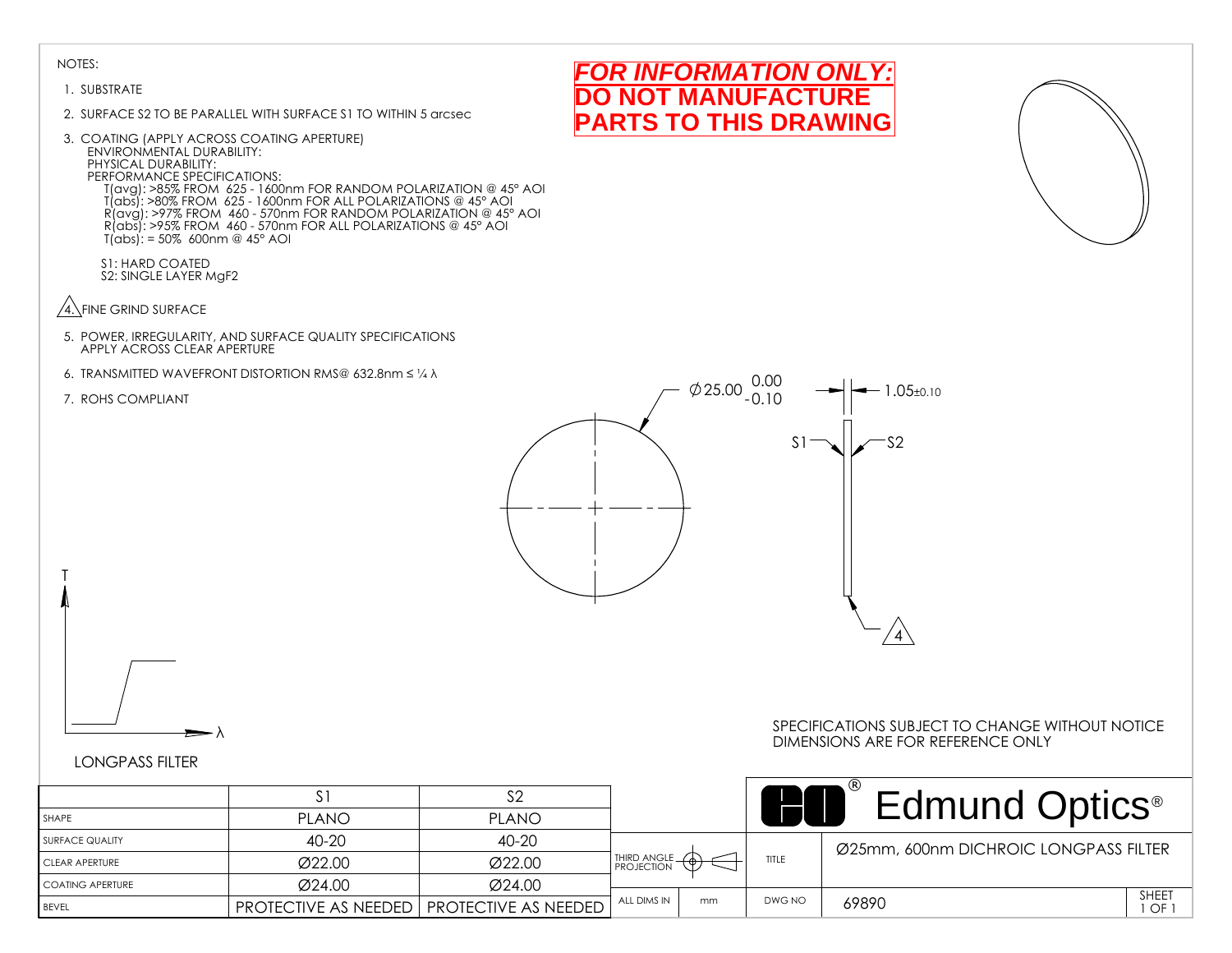#### 1. SUBSTRATE

- 2. SURFACE S2 TO BE PARALLEL WITH SURFACE S1 TO WITHIN 5 arcsec
- 3. COATING (APPLY ACROSS COATING APERTURE) ENVIRONMENTAL DURABILITY: PHYSICAL DURABILITY: PERFORMANCE SPECIFICATIONS: T(avg): >85% FROM 675 - 1600nm FOR RANDOM POLARIZATION @ 45° AOI T(abs): >80% FROM 675 - 1600nm FOR ALL POLARIZATIONS @ 45° AOI R(avg): >97% FROM 495 - 610nm FOR RANDOM POLARIZATION @ 45° AOI R(abs): >95% FROM 495 - 610nm FOR ALL POLARIZATIONS @ 45° AOI T(abs): = 50% 650nm @ 45° AOI
	- S1: HARD COATED S2: SINGLE LAYER MgF2
- $\sqrt{4}$ . FINE GRIND SURFACE
- 5. POWER, IRREGULARITY, AND SURFACE QUALITY SPECIFICATIONS APPLY ACROSS CLEAR APERTURE
- 6. TRANSMITTED WAVEFRONT DISTORTION RMS@ 632.8nm ≤ ¼ λ
- 7. ROHS COMPLIANT

T



*FOR INFORMATION ONLY:* **NOT MANUFACTURE PARTS TO THIS DRAWING**

# LONGPASS FILTER

λ

|                         |                                                    |              |               |    |        | Edmund Optics <sup>®</sup>            |
|-------------------------|----------------------------------------------------|--------------|---------------|----|--------|---------------------------------------|
| SHAPE                   | <b>PLANO</b>                                       | <b>PLANO</b> |               |    |        |                                       |
| SURFACE QUALITY         | 40-20                                              | 40-20        |               |    |        | Ø25mm, 650nm DICHROIC LONGPASS FILTER |
| <b>CLEAR APERTURE</b>   | Ø22.00                                             | Ø22.00       | THIRD ANGLE - |    | TITLE  |                                       |
| <b>COATING APERTURE</b> | Ø24.00                                             | Ø24.00       |               |    |        |                                       |
| <b>BEVEL</b>            | <b>PROTECTIVE AS NEEDED   PROTECTIVE AS NEEDED</b> |              | ALL DIMS IN   | mm | DWG NO | SHEET<br>69891<br>OF                  |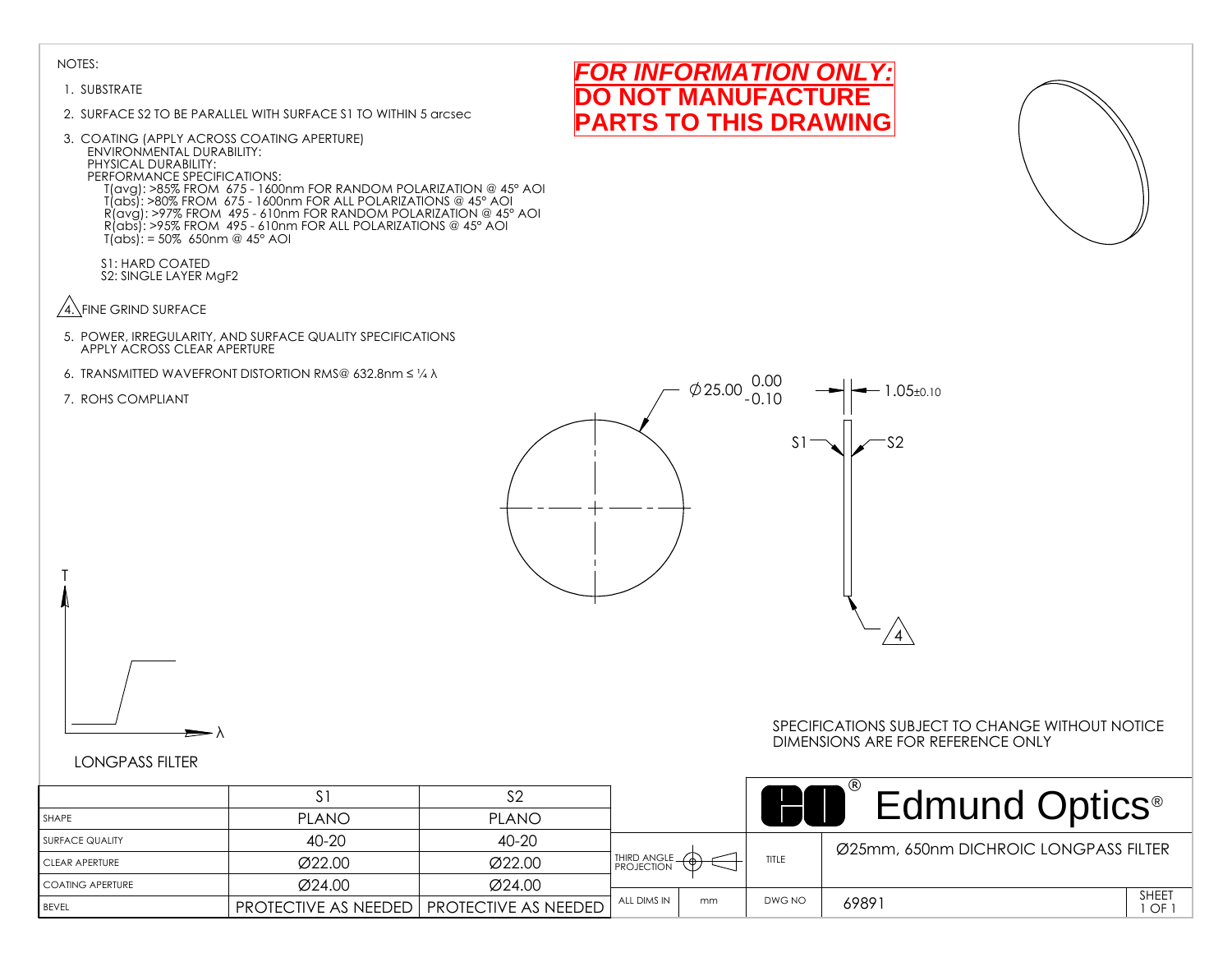#### 1. SUBSTRATE

- 2. SURFACE S2 TO BE PARALLEL WITH SURFACE S1 TO WITHIN 5 arcsec
- 3. COATING (APPLY ACROSS COATING APERTURE) ENVIRONMENTAL DURABILITY: PHYSICAL DURABILITY: PERFORMANCE SPECIFICATIONS: T(avg): >85% FROM 725 - 1600nm FOR RANDOM POLARIZATION @ 45° AOI T(abs): >80% FROM 725 - 1600nm FOR ALL POLARIZATIONS @ 45° AOI R(avg): >97% FROM 535 - 660nm FOR RANDOM POLARIZATION @ 45° AOI R(abs): >95% FROM 535 - 660nm FOR ALL POLARIZATIONS @ 45° AOI T(abs): = 50% 700nm @ 45° AOI
	- S1: HARD COATED S2: SINGLE LAYER MgF2
- $\sqrt{4}$ . FINE GRIND SURFACE
- 5. POWER, IRREGULARITY, AND SURFACE QUALITY SPECIFICATIONS APPLY ACROSS CLEAR APERTURE
- 6. TRANSMITTED WAVEFRONT DISTORTION RMS@ 632.8nm ≤ ¼ λ
- 7. ROHS COMPLIANT

T



*FOR INFORMATION ONLY:* **NOT MANUFACTURE PARTS TO THIS DRAWING**

### LONGPASS FILTER

λ

|                    | S.                          |                      |               |    |        | Edmund Optics <sup>®</sup>            |
|--------------------|-----------------------------|----------------------|---------------|----|--------|---------------------------------------|
| SHAPE              | <b>PLANO</b>                | <b>PLANO</b>         |               |    |        |                                       |
| I SURFACE QUALITY  | $40 - 20$                   | 40-20                |               |    |        | Ø25mm, 700nm DICHROIC LONGPASS FILTER |
| CLEAR APERTURE     | Ø22.00                      | Ø22.00               | THIRD ANGLE - |    | TITLE  |                                       |
| I COATING APERTURE | Ø24.00                      | Ø24.00               |               |    |        |                                       |
| <b>BEVEL</b>       | <b>PROTECTIVE AS NEEDED</b> | PROTECTIVE AS NEEDED | ALL DIMS IN   | mm | DWG NO | SHEET<br>69892<br>$1$ OF              |